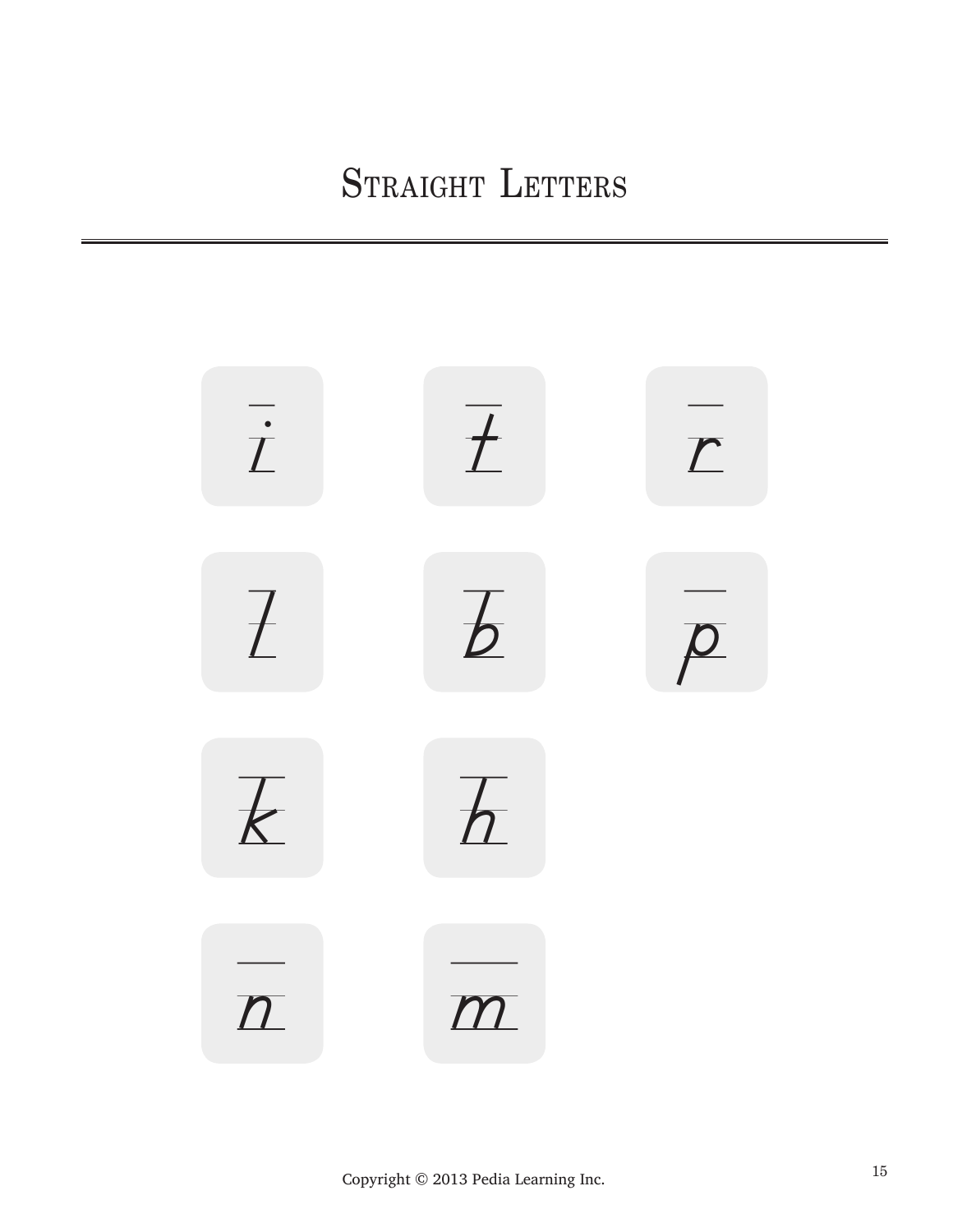## **STROKES**



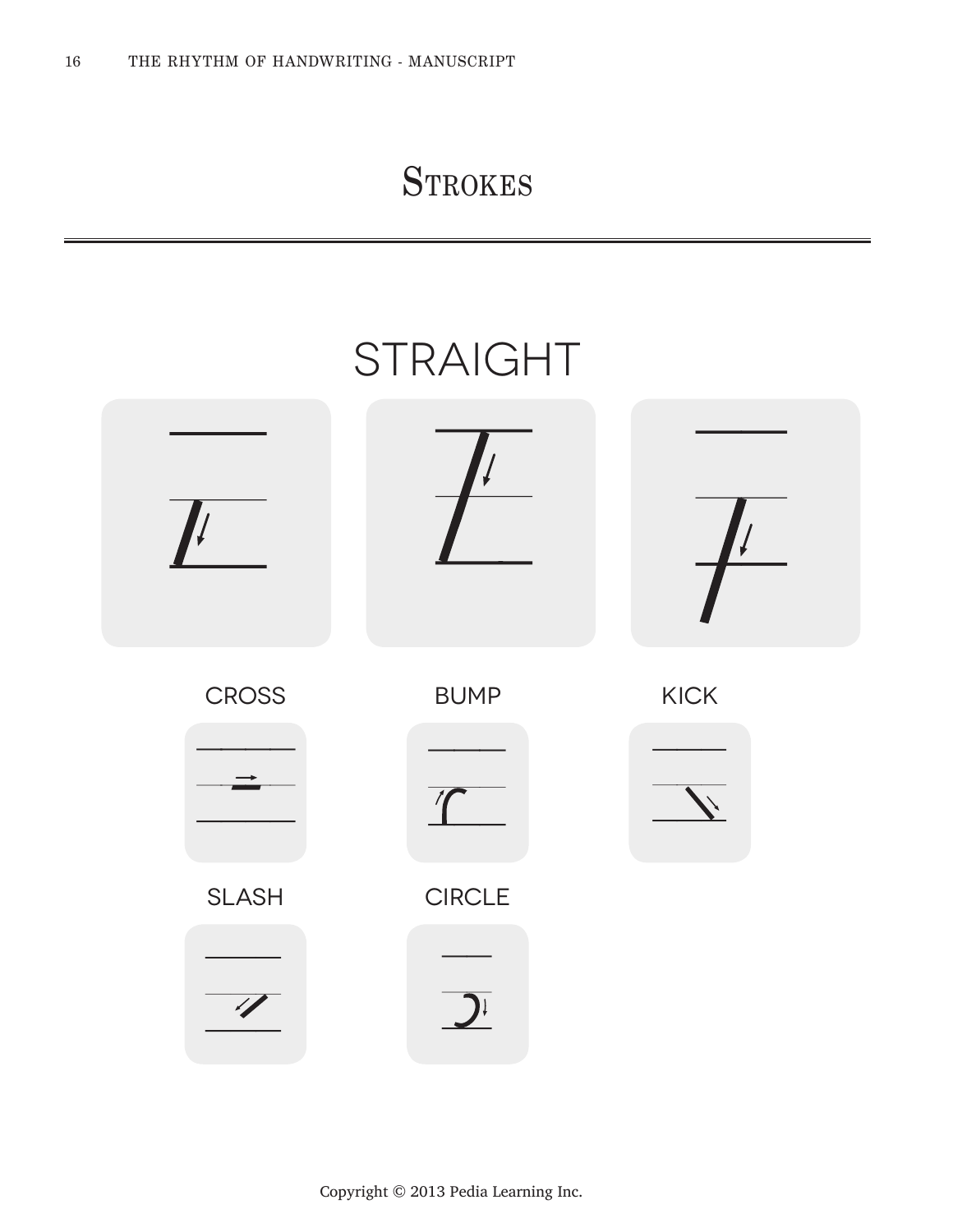Copyright © 2013 Pedia Learning Inc.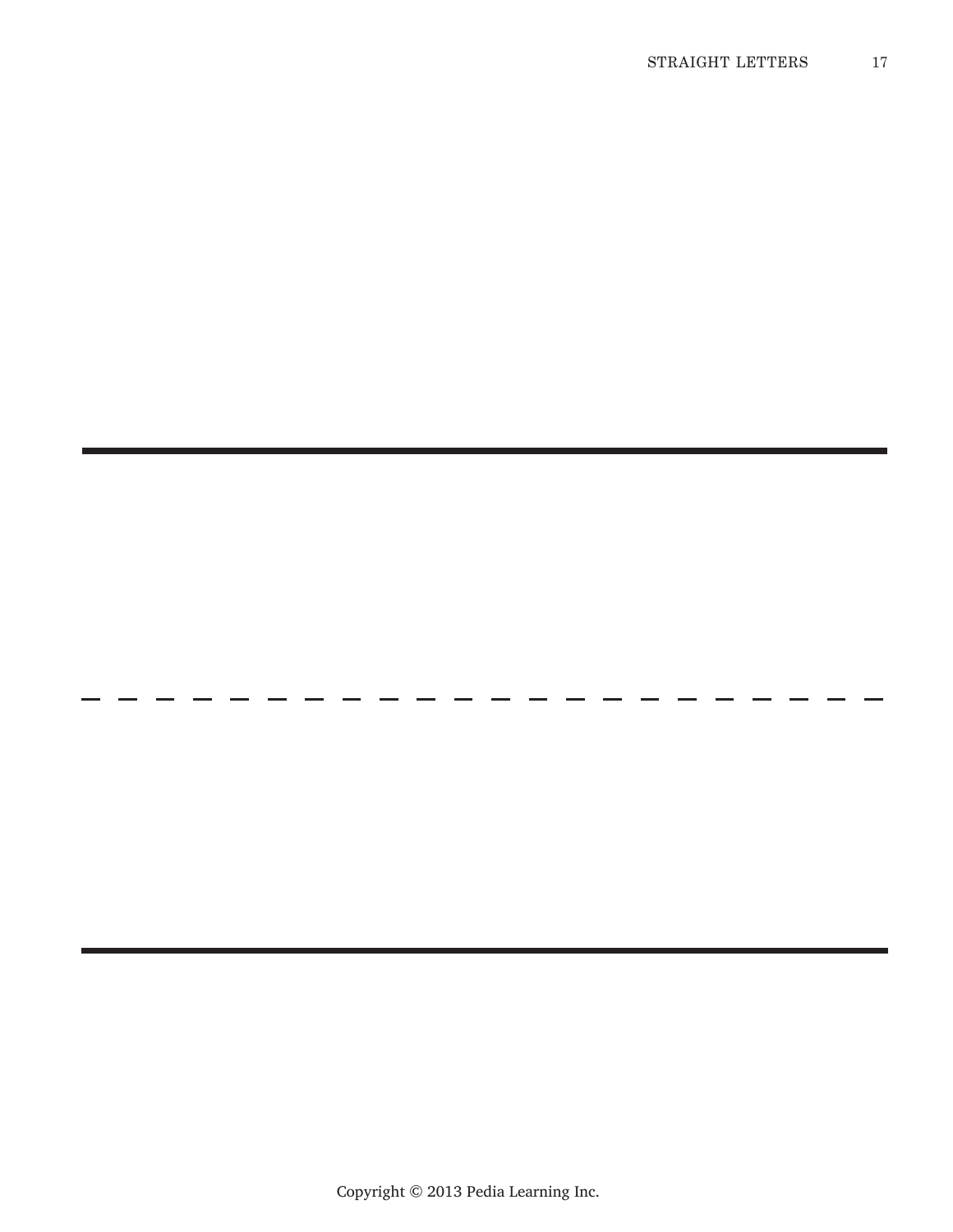

**i** Start at the midline. <sup>①</sup>Straight to the baseline, <sup>②</sup>pick up the pencil, <sup>③</sup>**dot**. pencil, <sup>3</sup>**dot**. *Straight* to the baseline, pick up the /i-i-e-y/<br>pencil, <sup>3</sup>**dot**.

**the Start halfway between the top line and the midline.** <sup>10</sup> **Straight** to the baseline, <sup>20</sup> pick up the pencil, <sup>30</sup> cross at the midline. Start nairway between the top line and the midline. Straight to  $\frac{1}{t}$  /t/<br>the baseline, <sup>20</sup> pick up the pencil, <sup>30</sup> cross at the midline.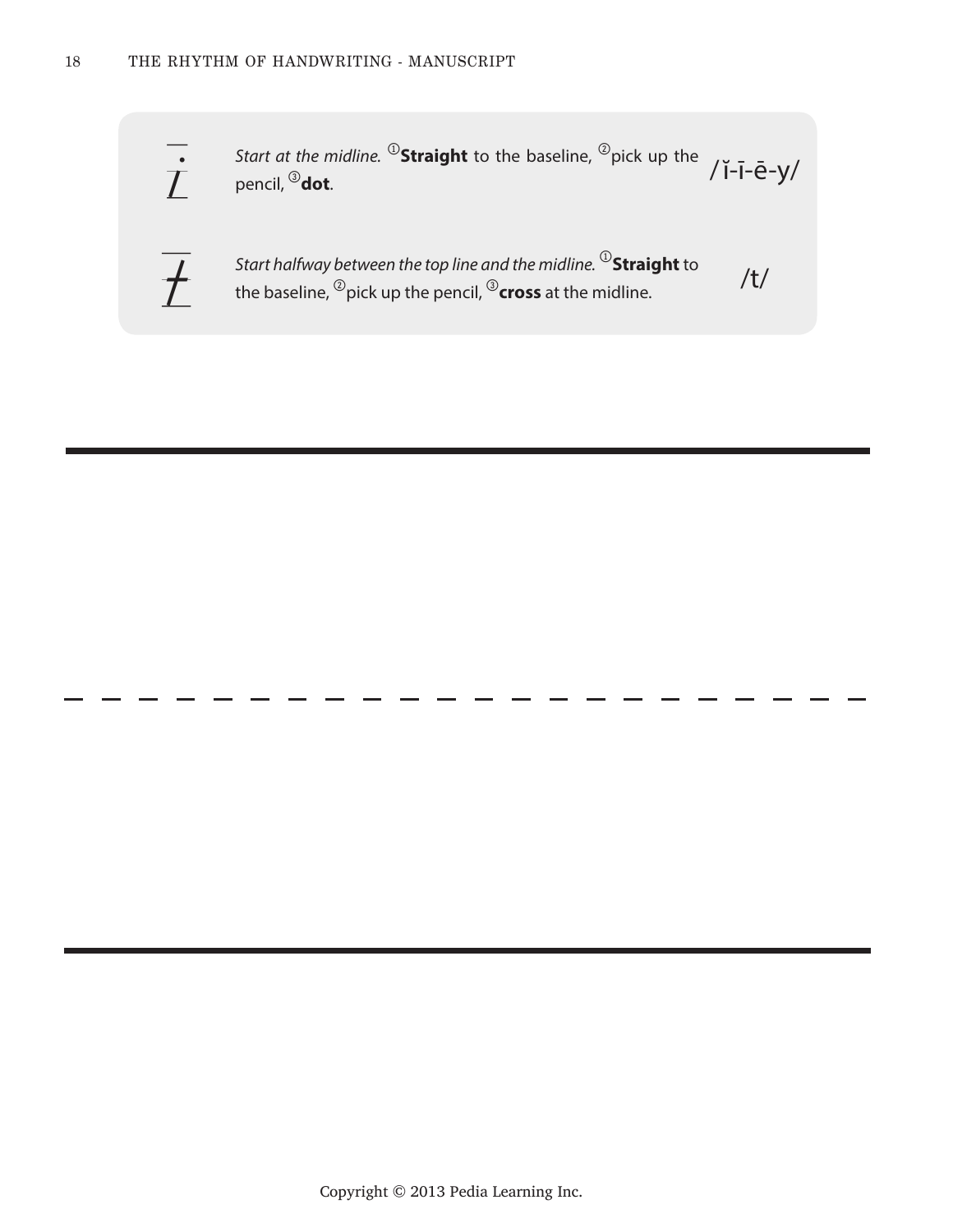|                             | $\boldsymbol{2}$ |  |
|-----------------------------|------------------|--|
| $\bullet$                   |                  |  |
| $\dot{r}$                   |                  |  |
|                             |                  |  |
| $\bullet$                   |                  |  |
| $\bullet$<br>$\overline{I}$ |                  |  |
|                             |                  |  |
| $\bullet$                   |                  |  |
|                             |                  |  |
| $\bullet$                   |                  |  |
|                             |                  |  |
| $\bullet$                   |                  |  |
|                             |                  |  |
| $\bullet$                   |                  |  |
|                             |                  |  |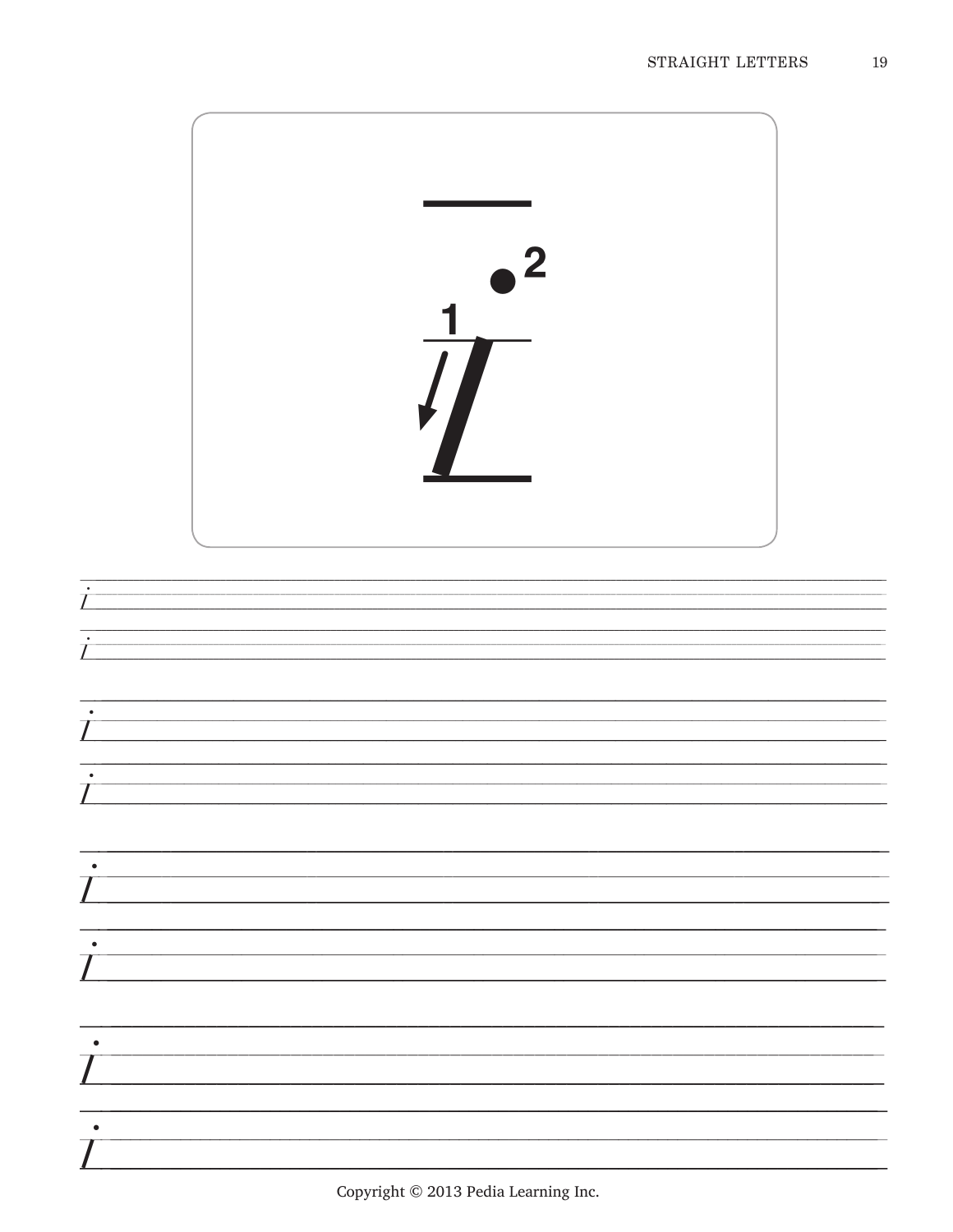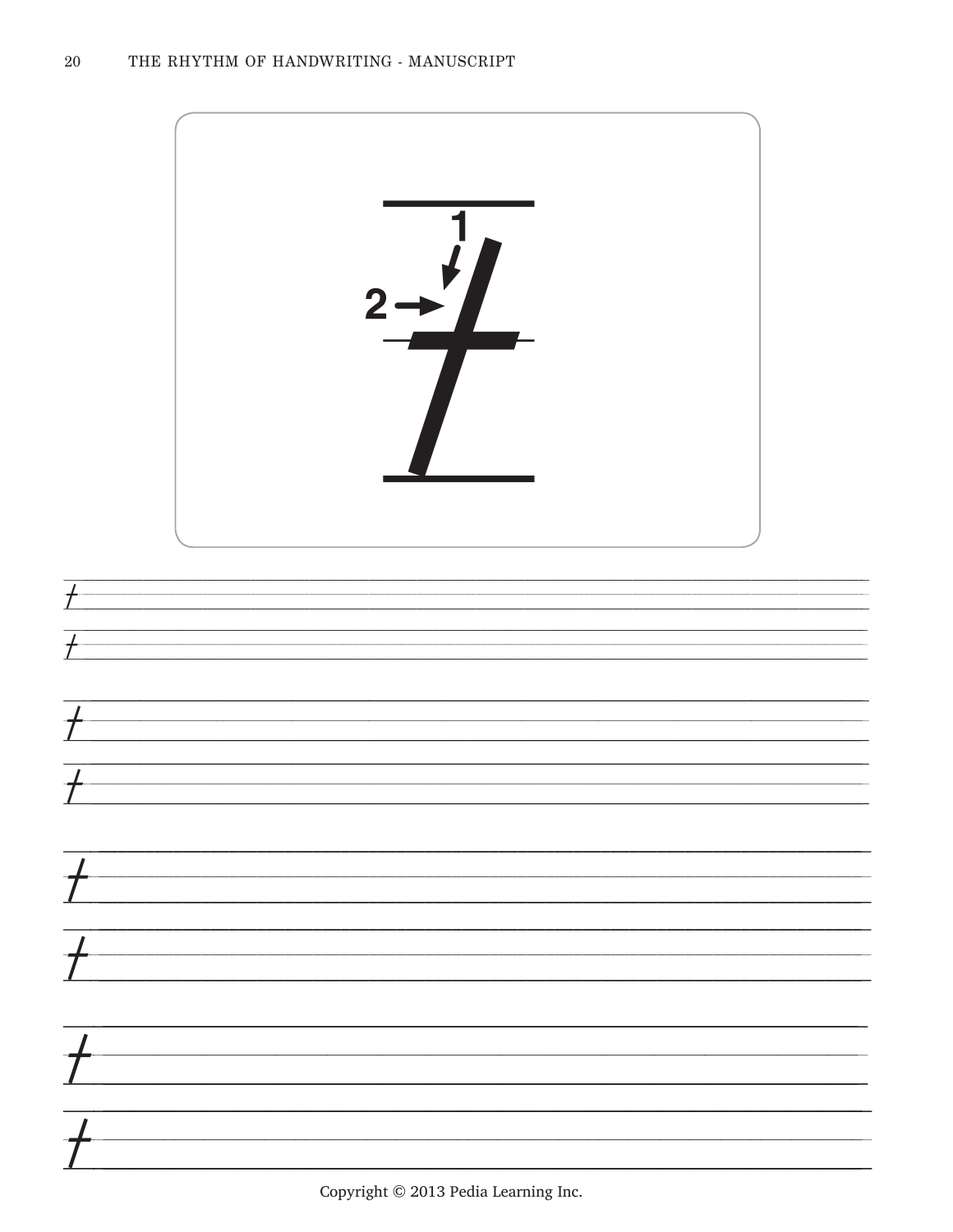### PRACTICE 1

| $\frac{1}{\sqrt{2}}$ |  |  |
|----------------------|--|--|
| $\mathcal{L}$        |  |  |
|                      |  |  |
| $\overline{b}$       |  |  |
| $\bm{\beta}$         |  |  |
| $\star$              |  |  |
| $\overline{h}$       |  |  |
| $\overline{n}$       |  |  |
| m                    |  |  |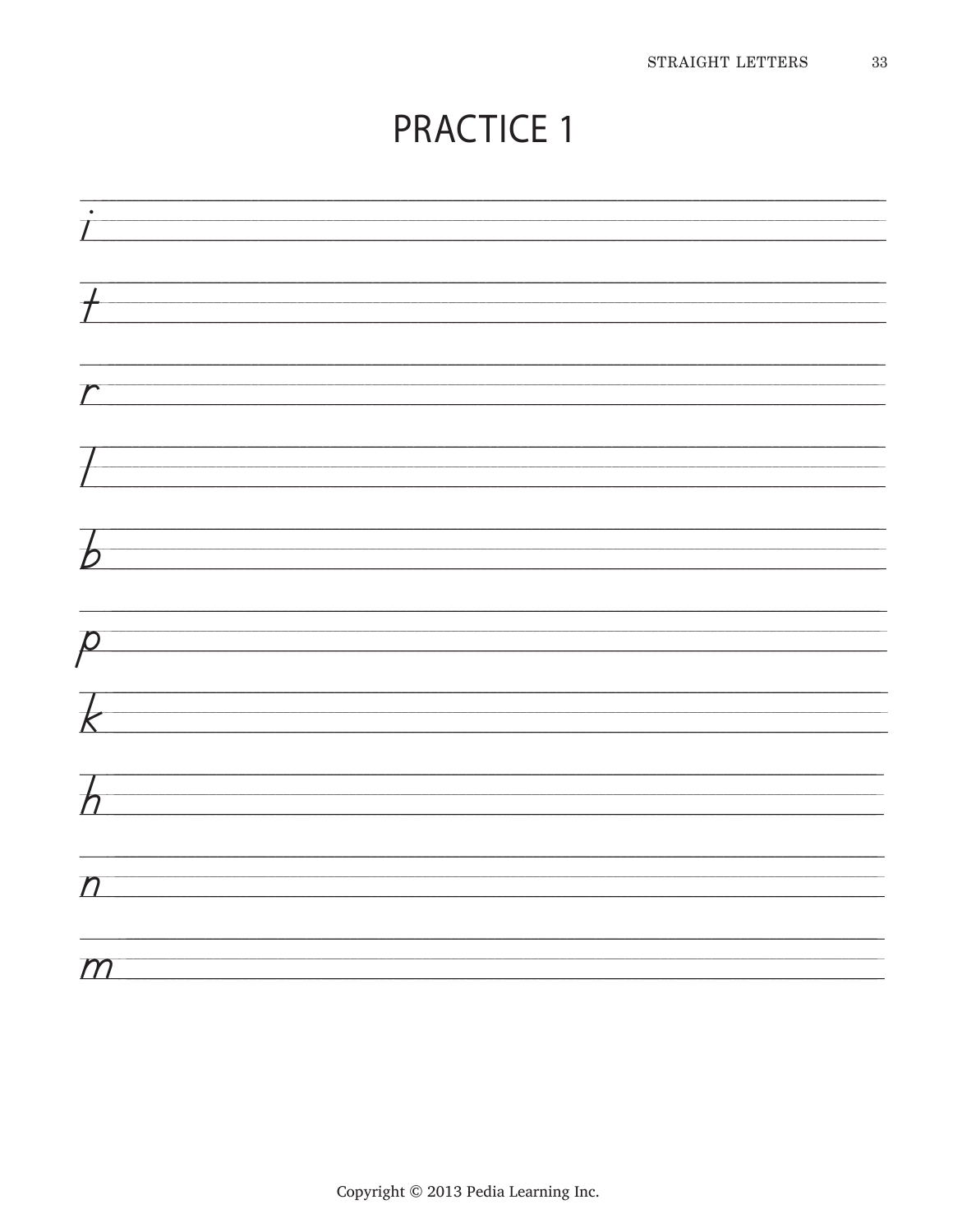## WRITING WORDS

Letters within words should be written close together and evenly spaced. Between words leave a finger width of space. Read each word, then practice writing it. Use your pointer finger on the large words. Use a pencil to write the words on the following pages. Try to write each word with smooth, rhythmic motions.

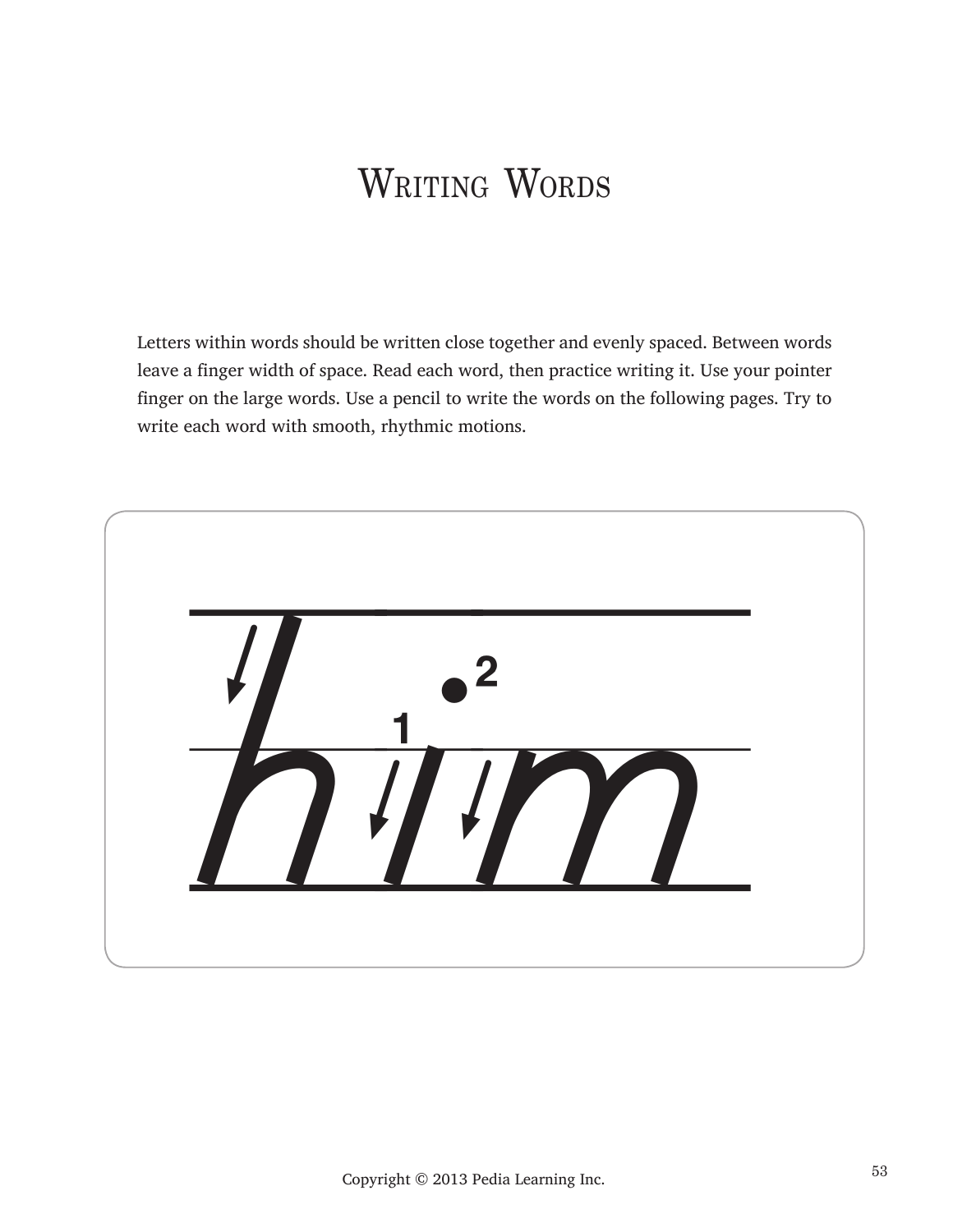

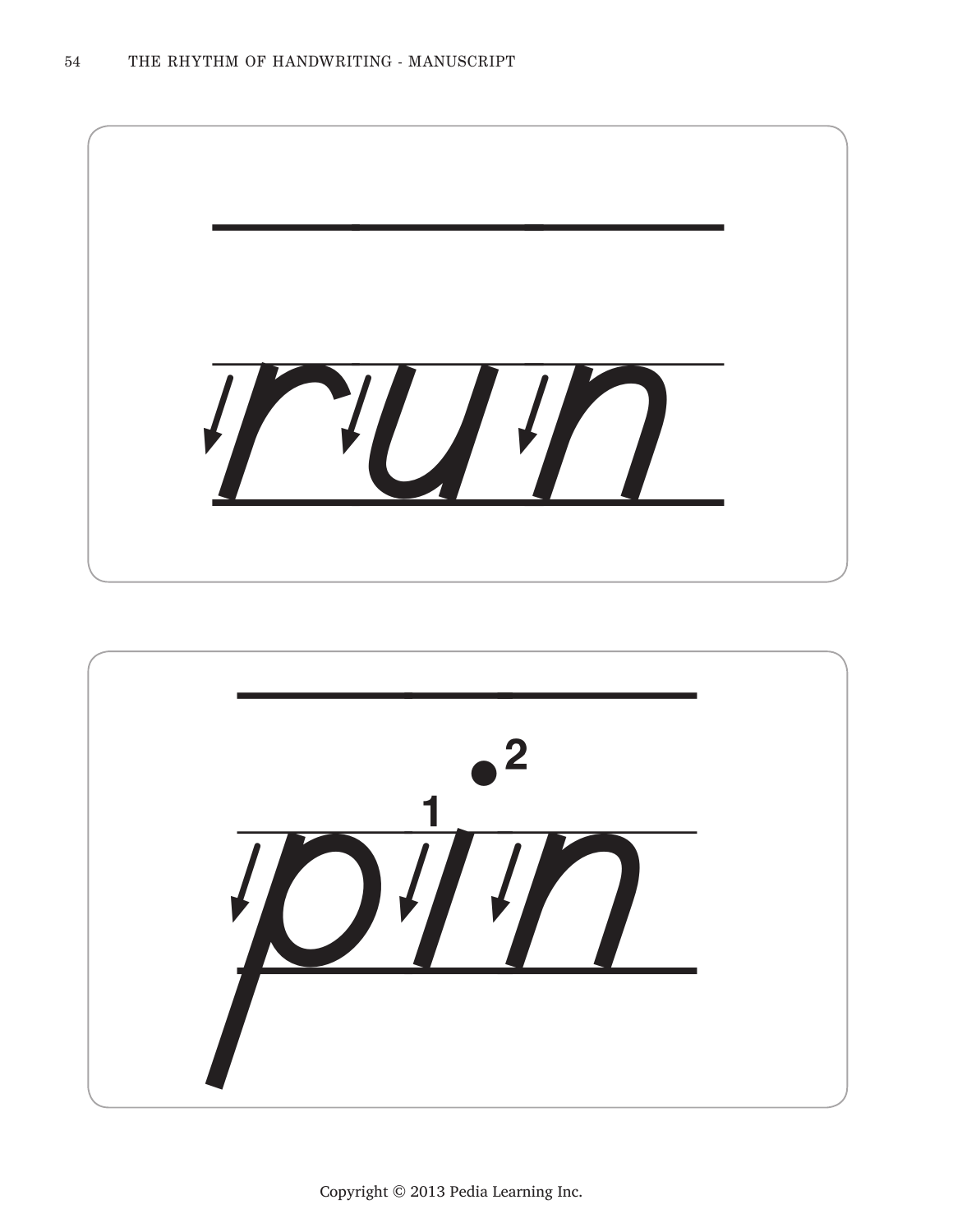#### PRACTICE 10

<u> 2000 - 2000 - 2000 - 2000 - 2000 - 2000 - 2000 - 2000 - 2000 - 2000 - 2000 - 2000 - 2000 - 2000 - 2000 - 200</u> jump up  $\overline{a}$ rim  $w$ in it bump him  $\overline{a}$  $\frac{1}{\text{rim}}$   $\frac{1}{\text{t}}$ 

 $\overline{a}$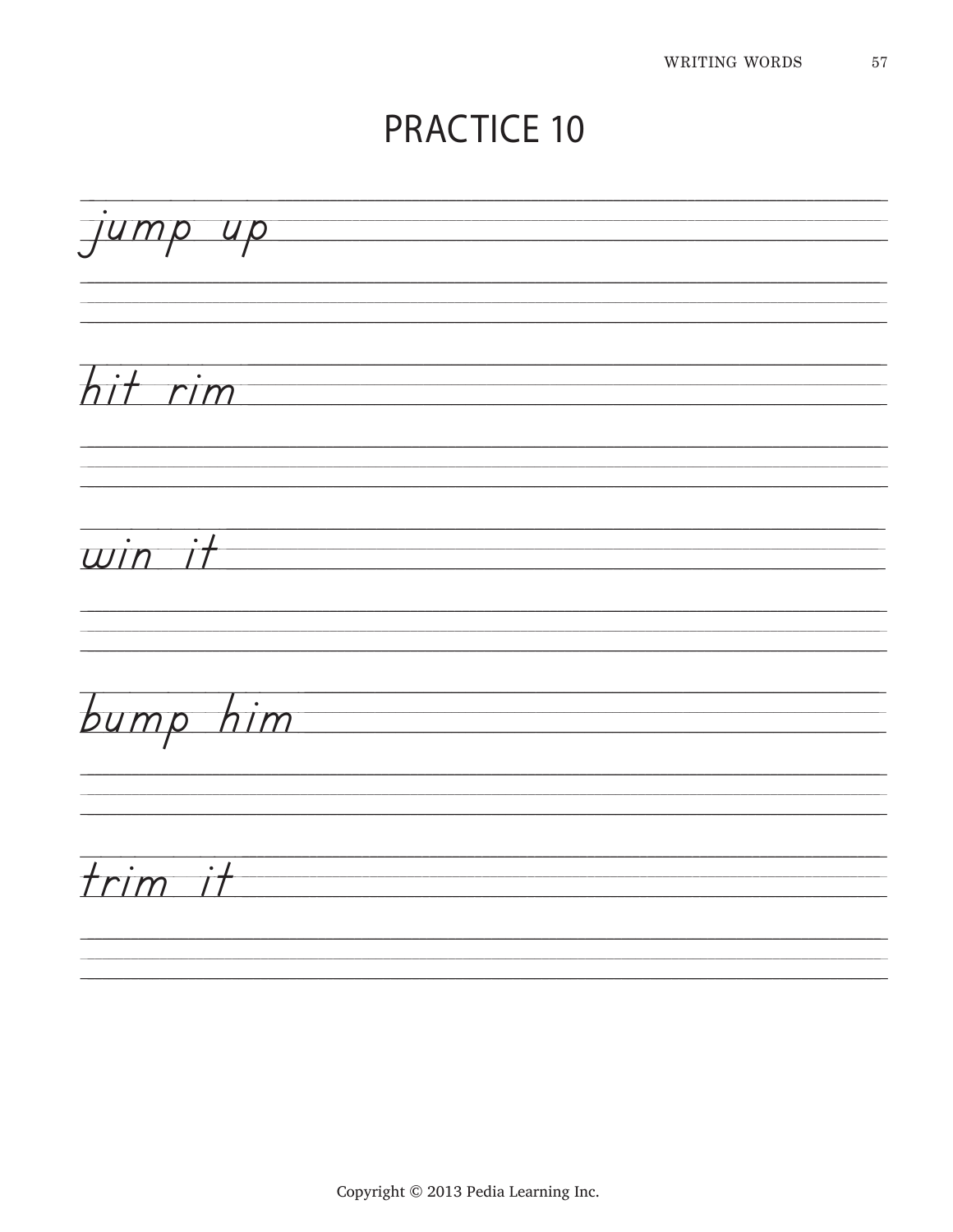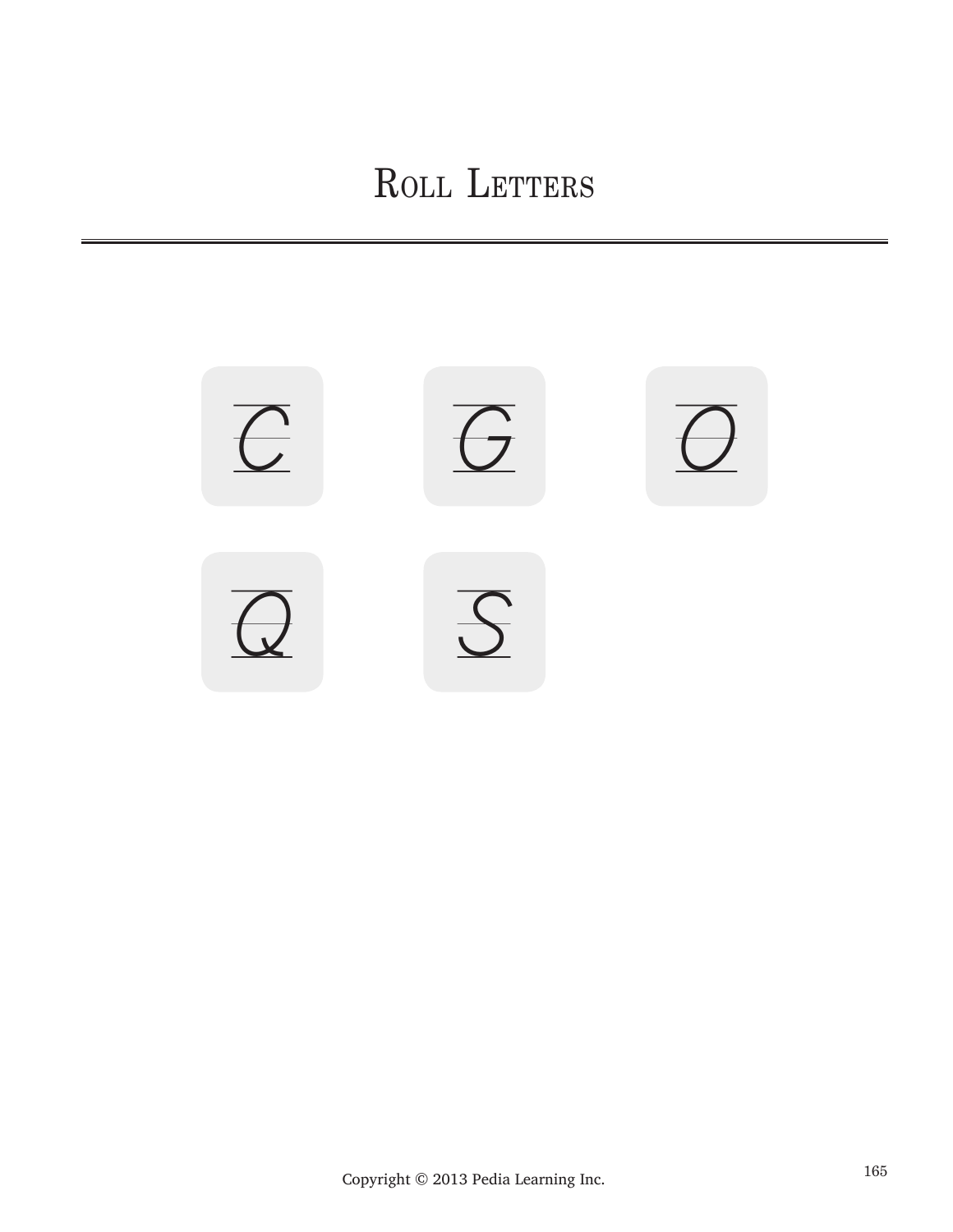# **STROKES**

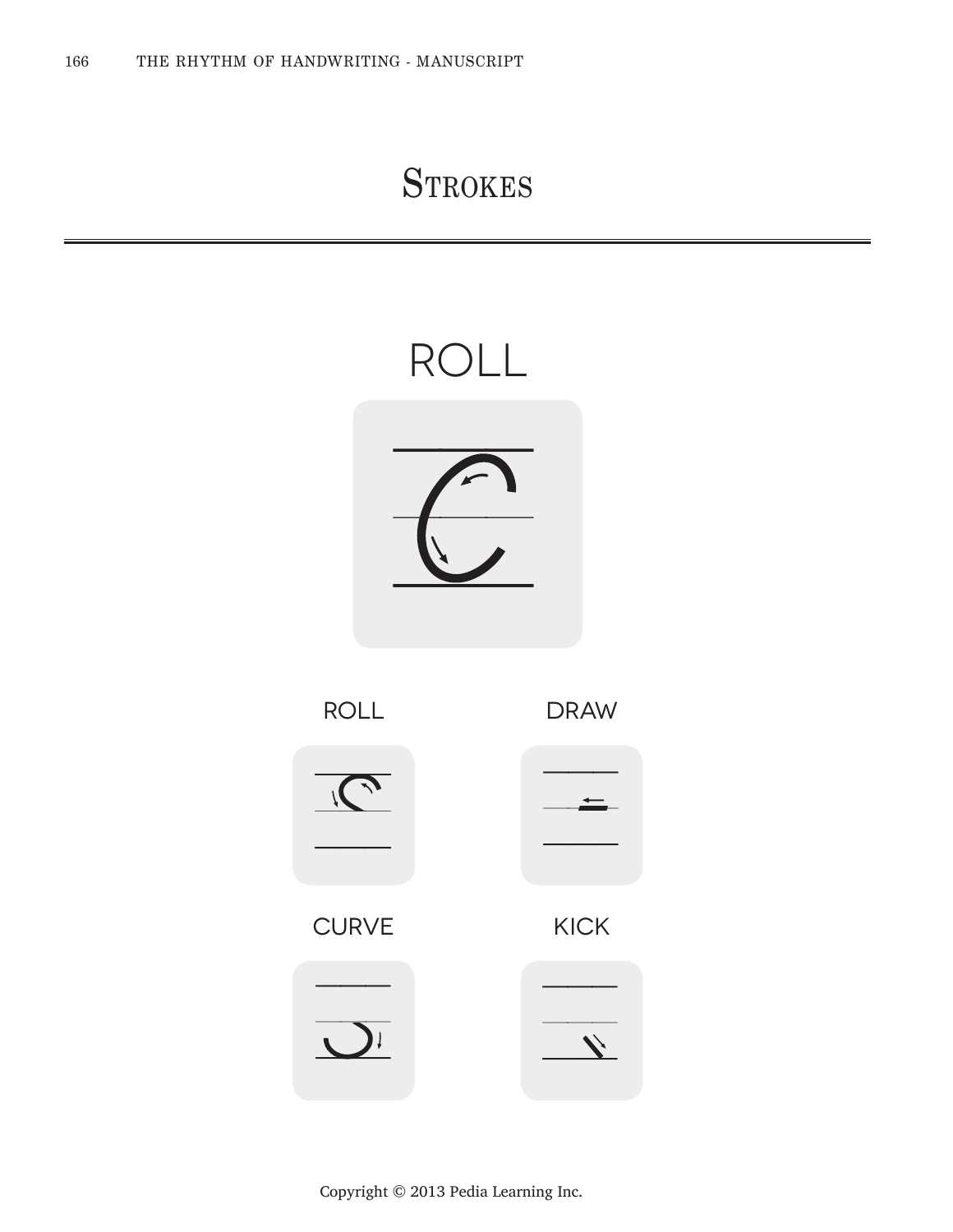Copyright © 2013 Pedia Learning Inc.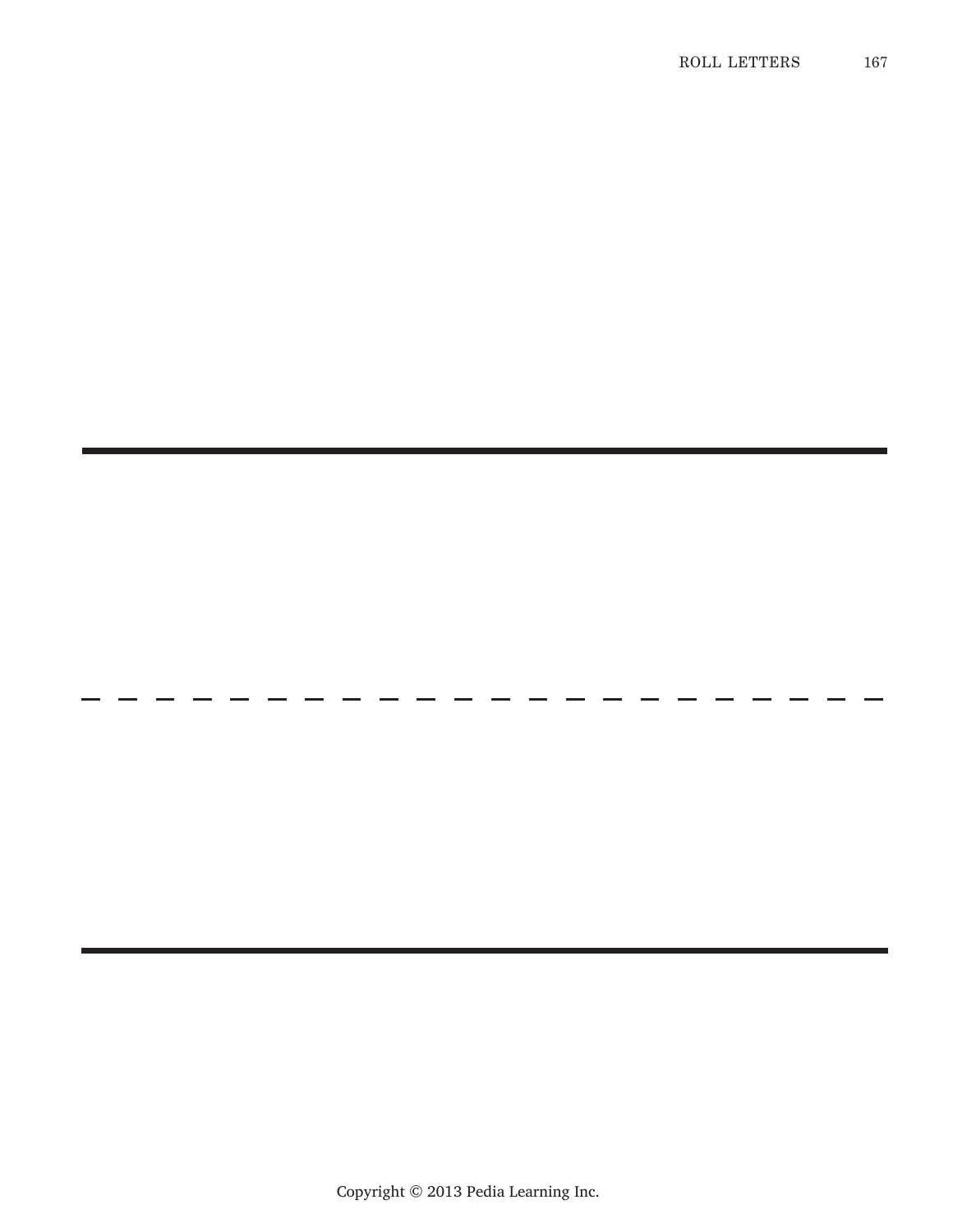

**C** Start just below the top line. <sup>1</sup>Roll around to just above the baseline.



Start just below the top line.  $\overset{\circ}{\mathbb{D}}$  **Roll** around past the baseline to the midline,<br> $\overset{\circ}{\mathbb{C}}$  **draw** a line straight into the circle. <sup>2</sup>**draw** a line straight into the circle.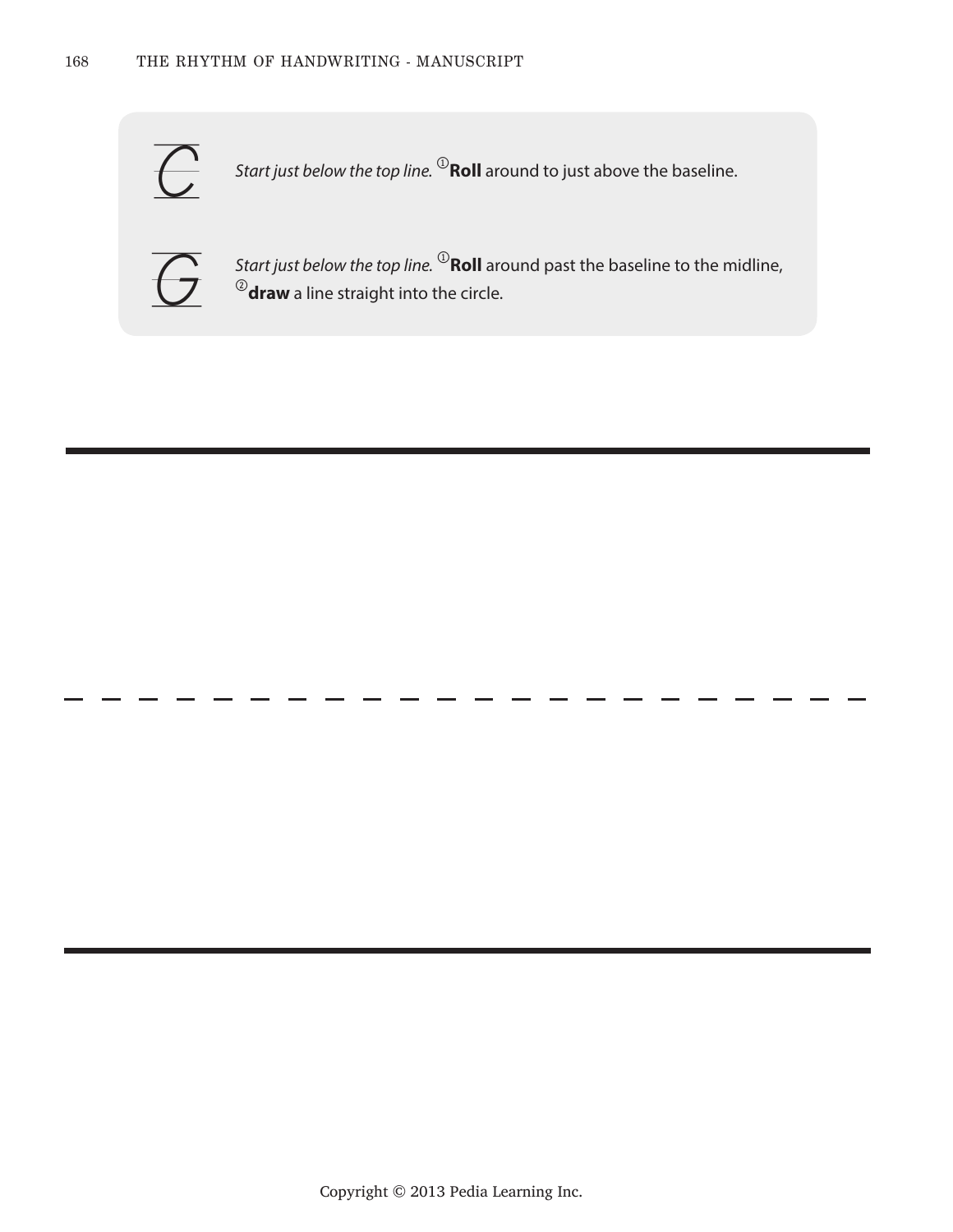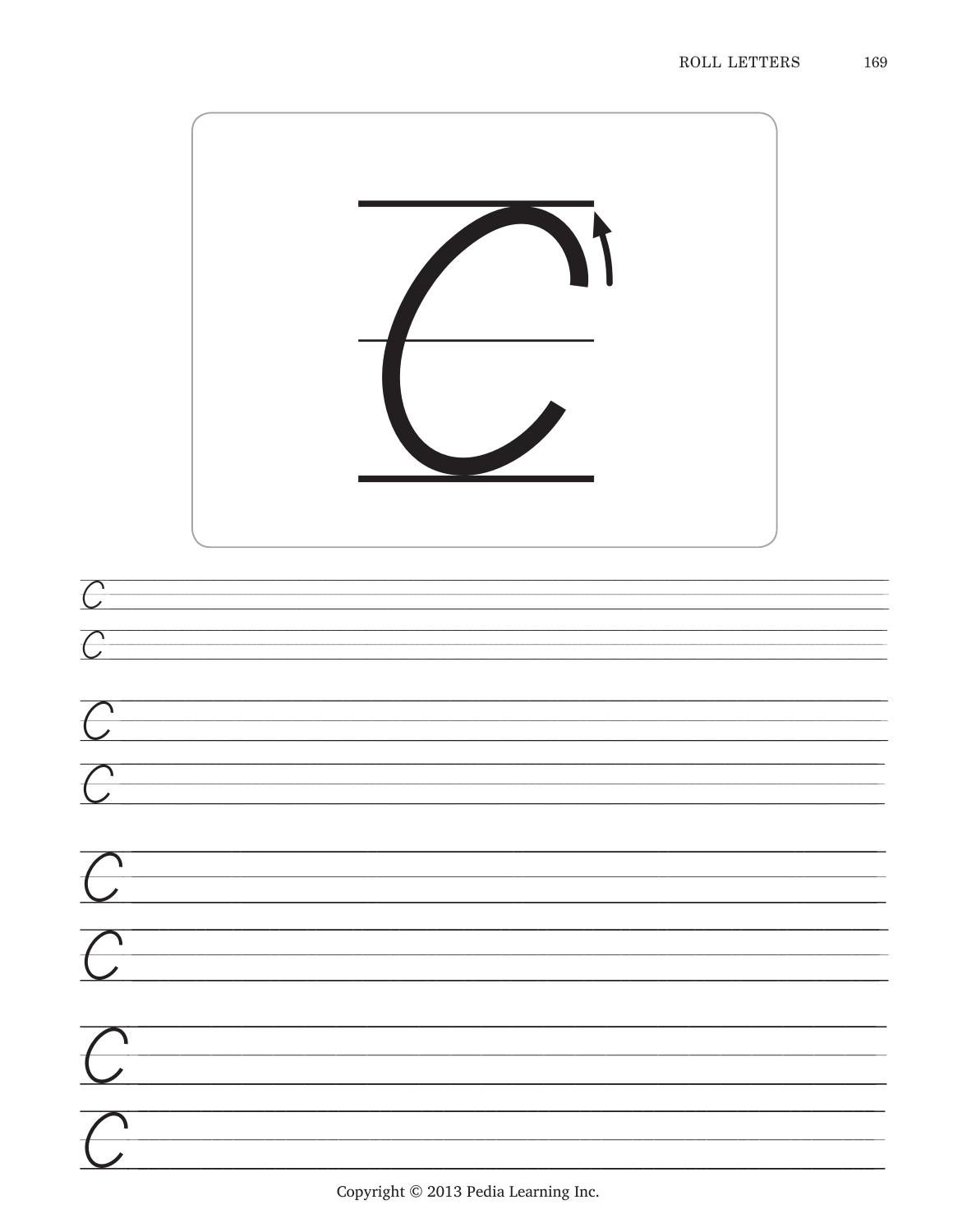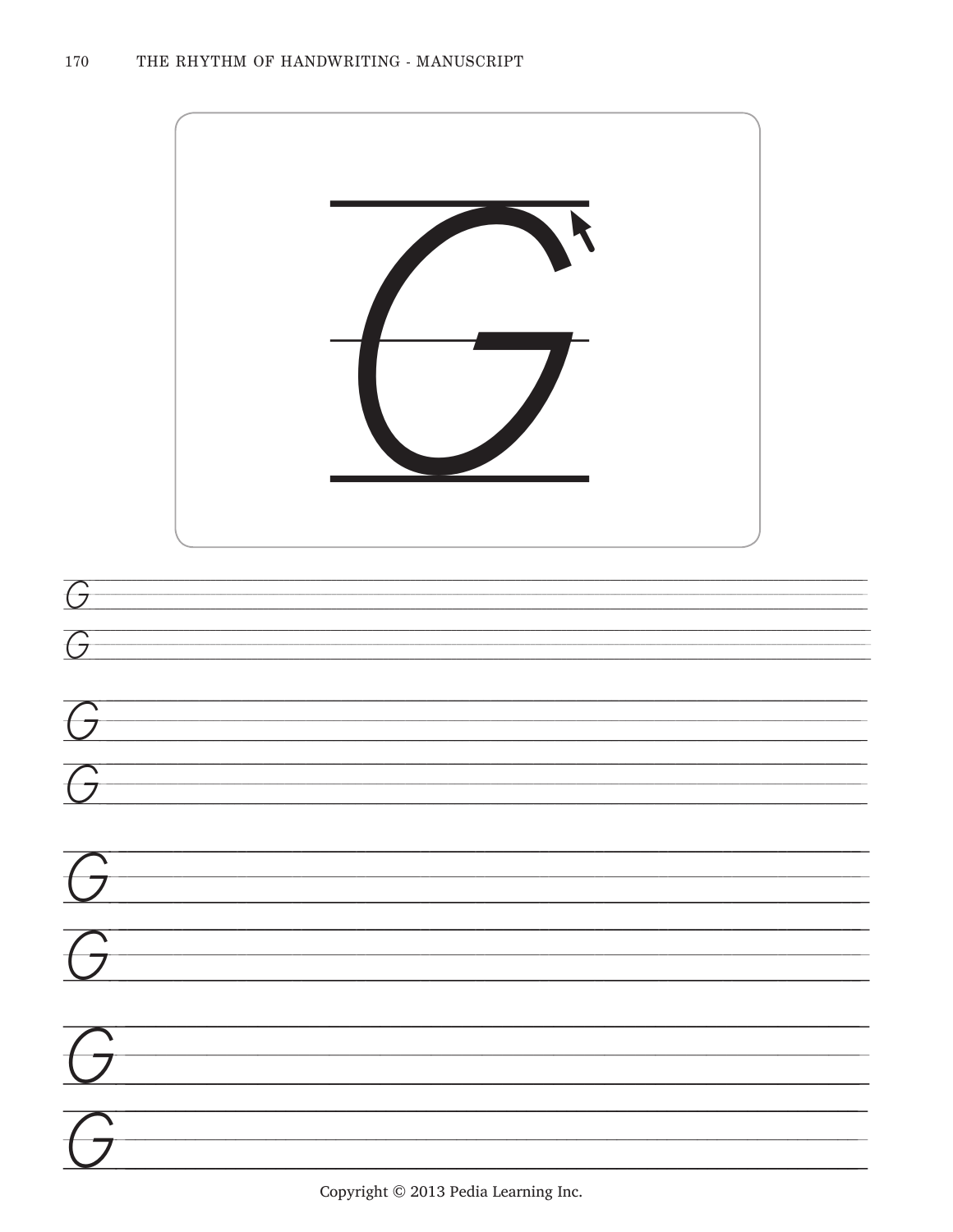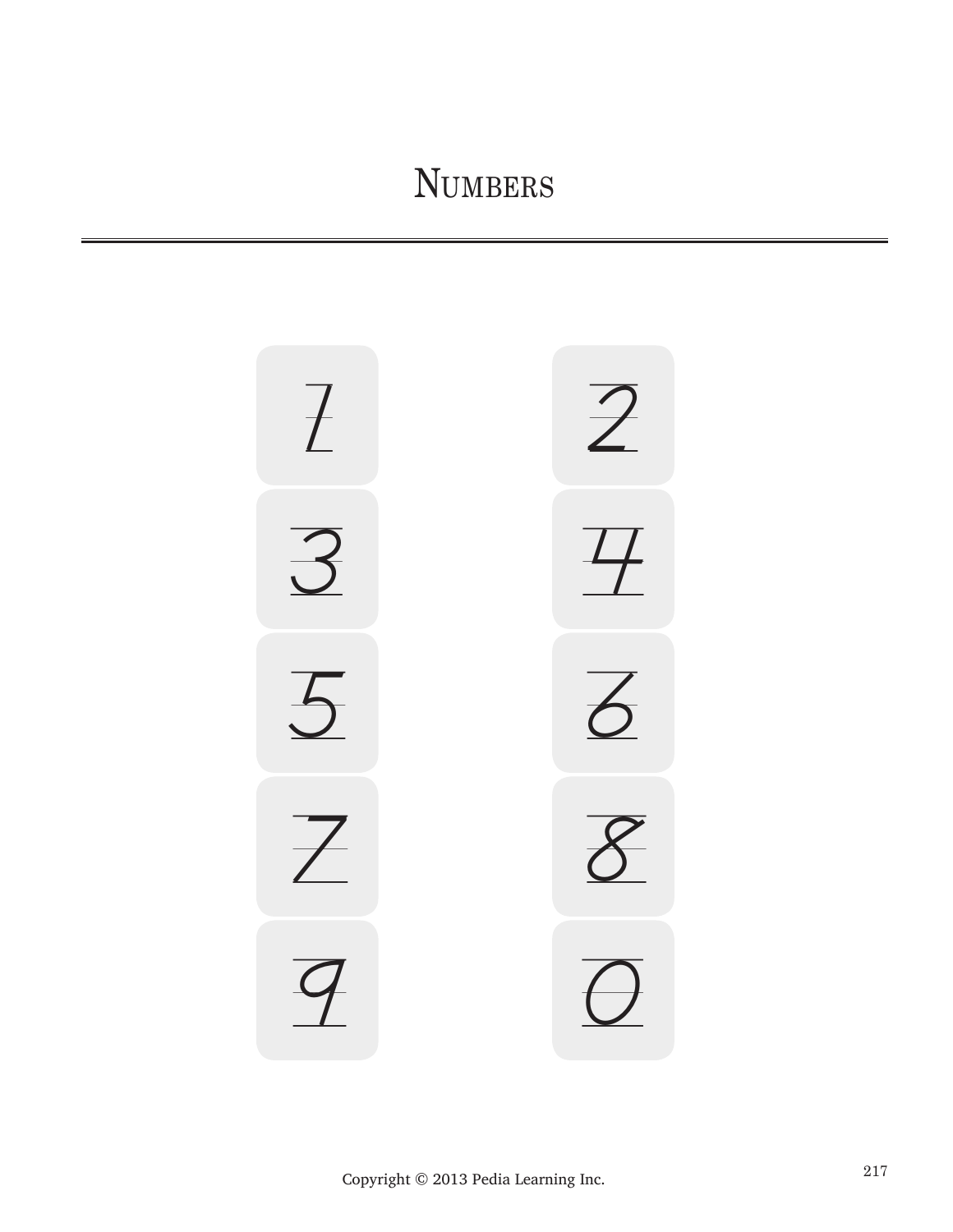#### **STROKES**

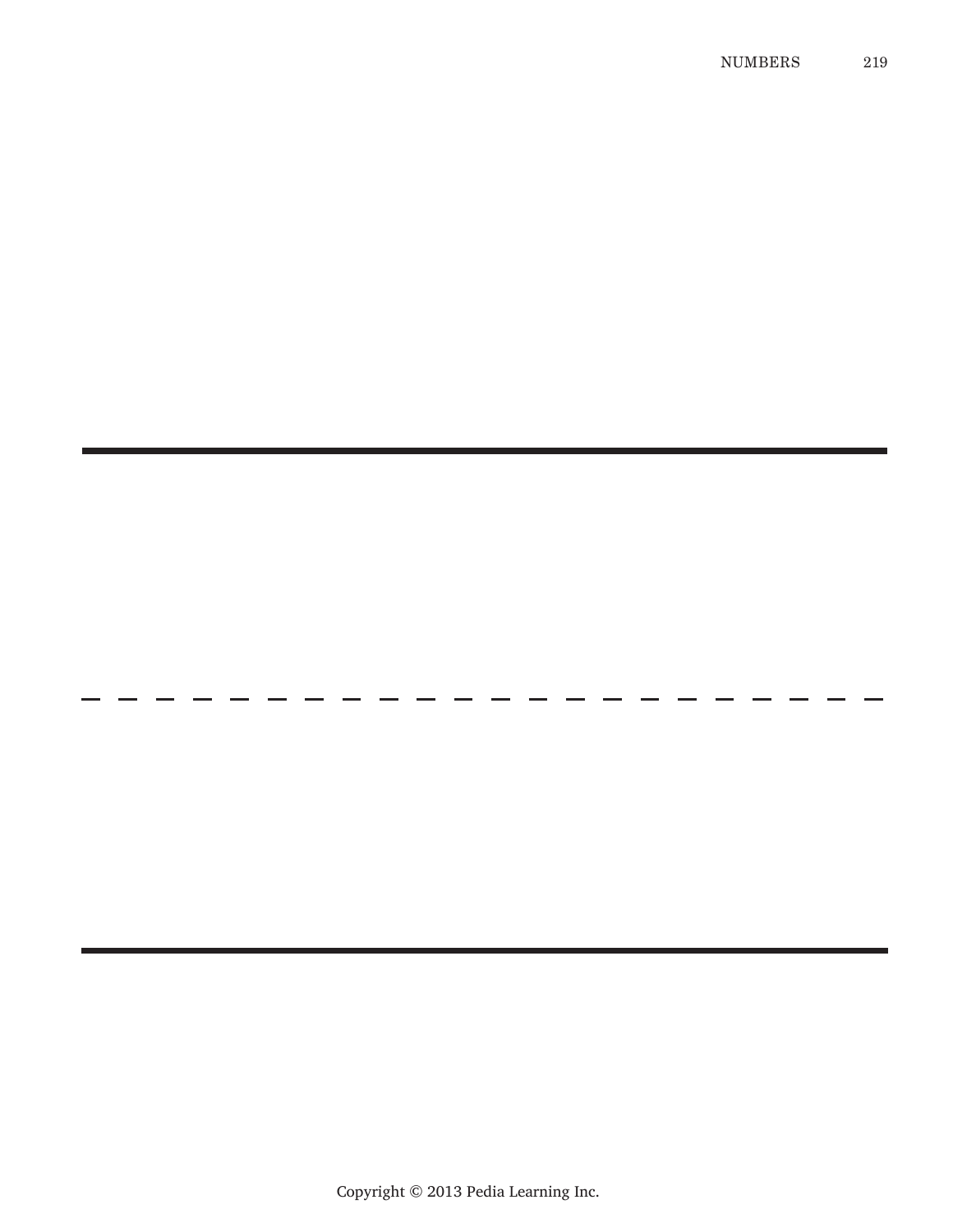$\overrightarrow{1}$  Start at the top line. <sup>10</sup> Straight to the baseline.



Start halfway between the midline and the top line. <sup>10</sup> Circle around to the midline, <sup>20</sup> slash down to the baseline, <sup>3</sup> cross at the baseline. midline, 2**slash** down to the baseline, 3**cross** at the baseline.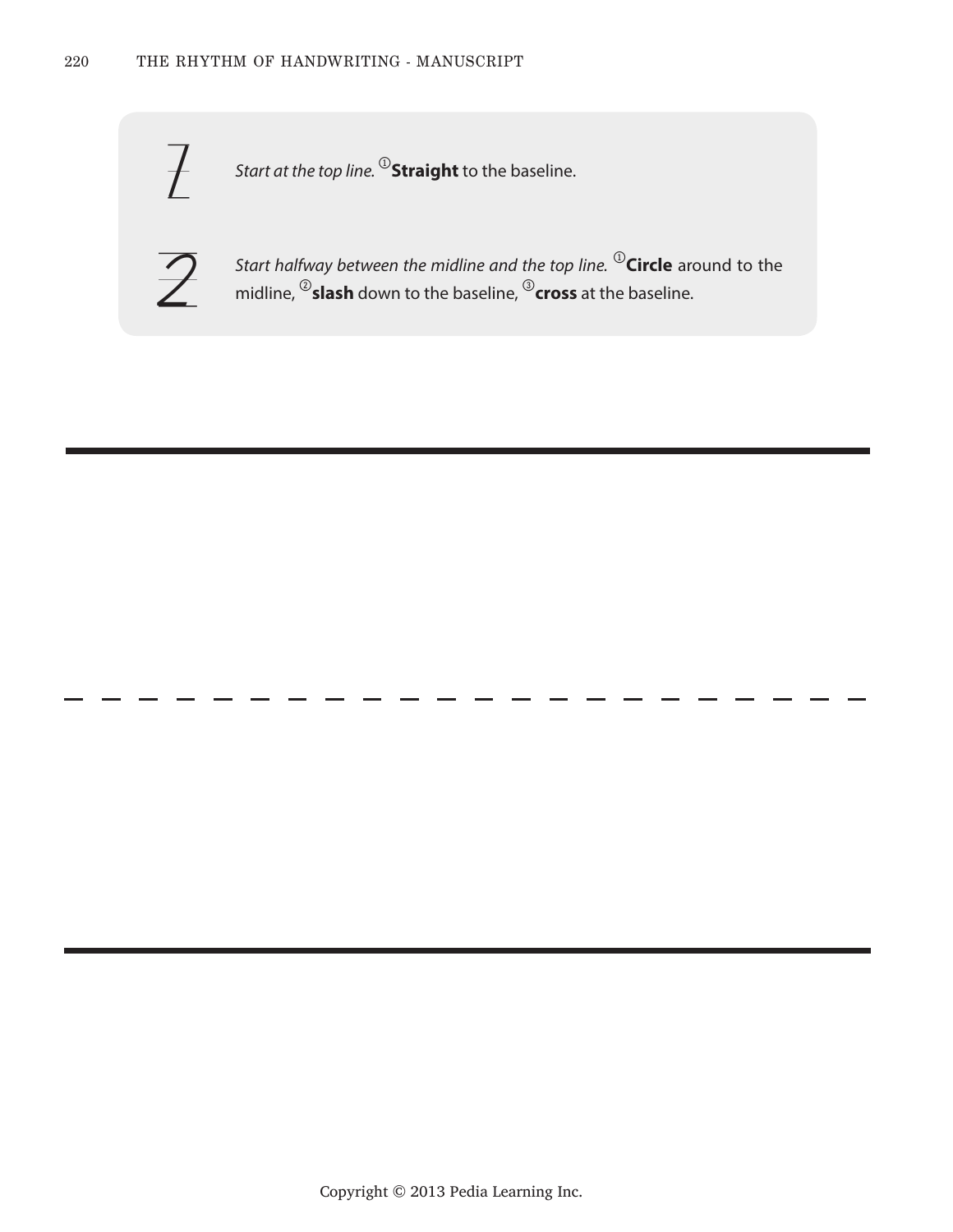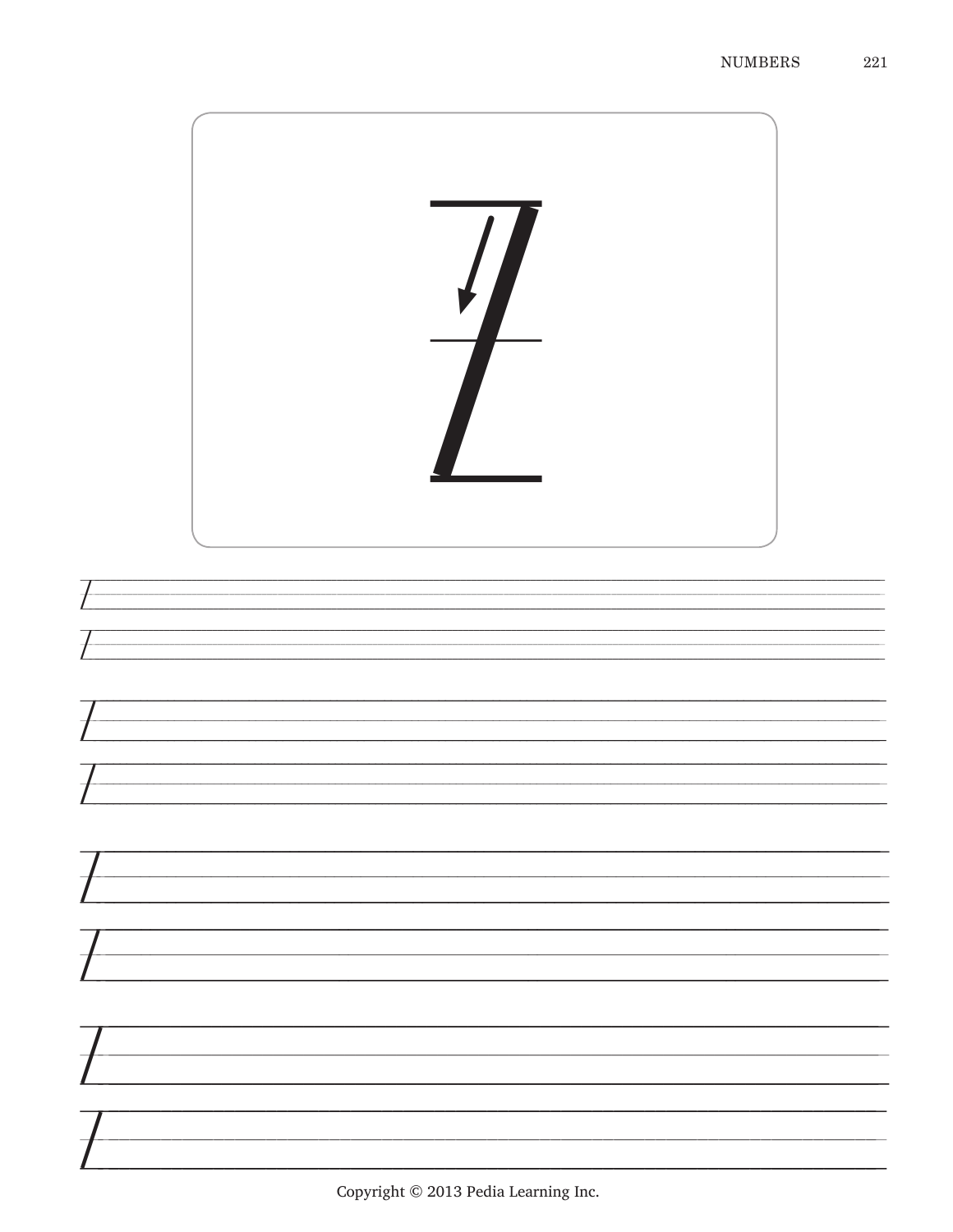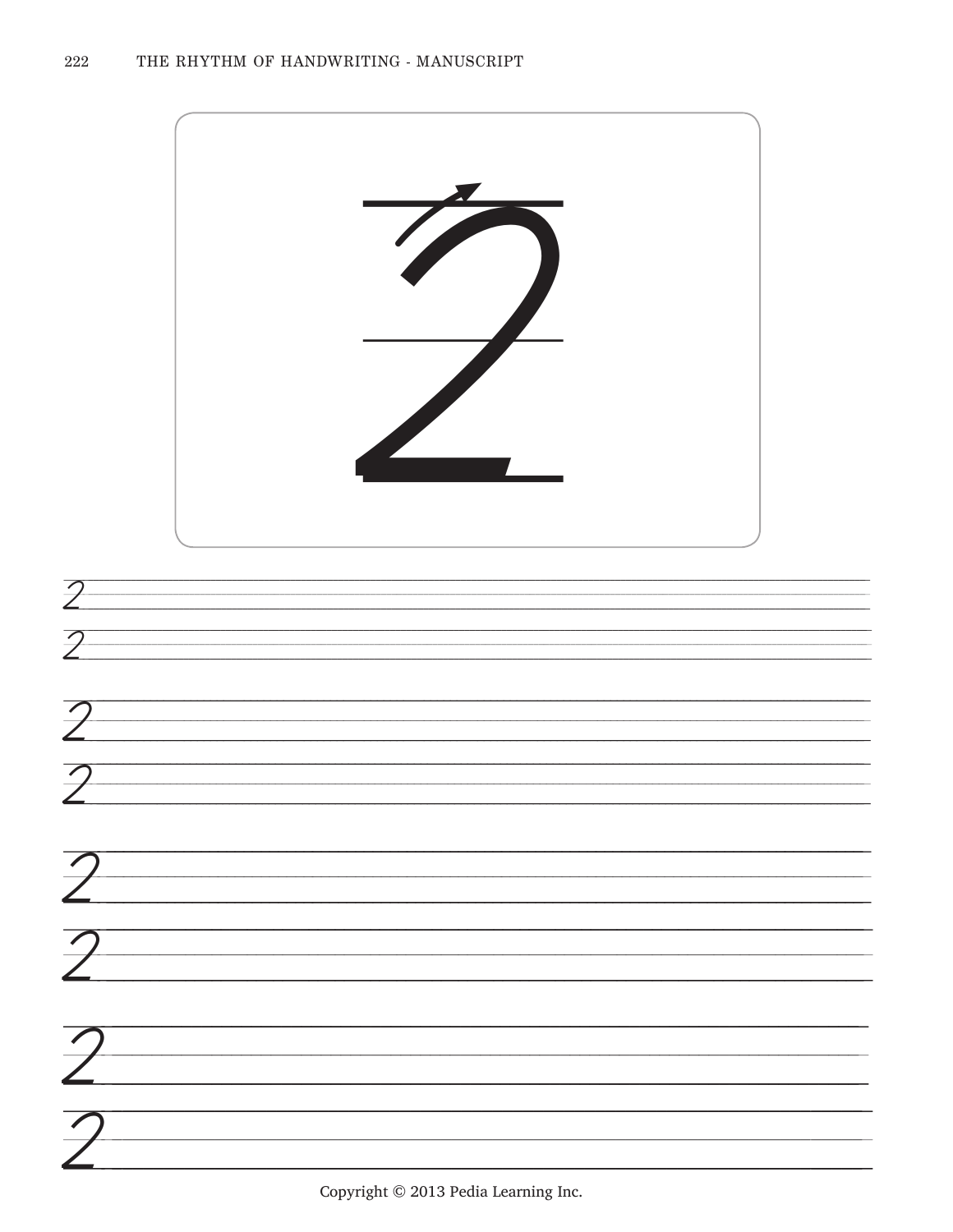Start just below the top line. <sup>10</sup> Circle around to the midline, <sup>20</sup> circle around past the baseline. past the baseline.



4 Start at the top line. <sup>1</sup>**Straight** to the midline, 2**cross** at the midline, 3pick up the pencil, start at the top line, 4**straight** to the baseline.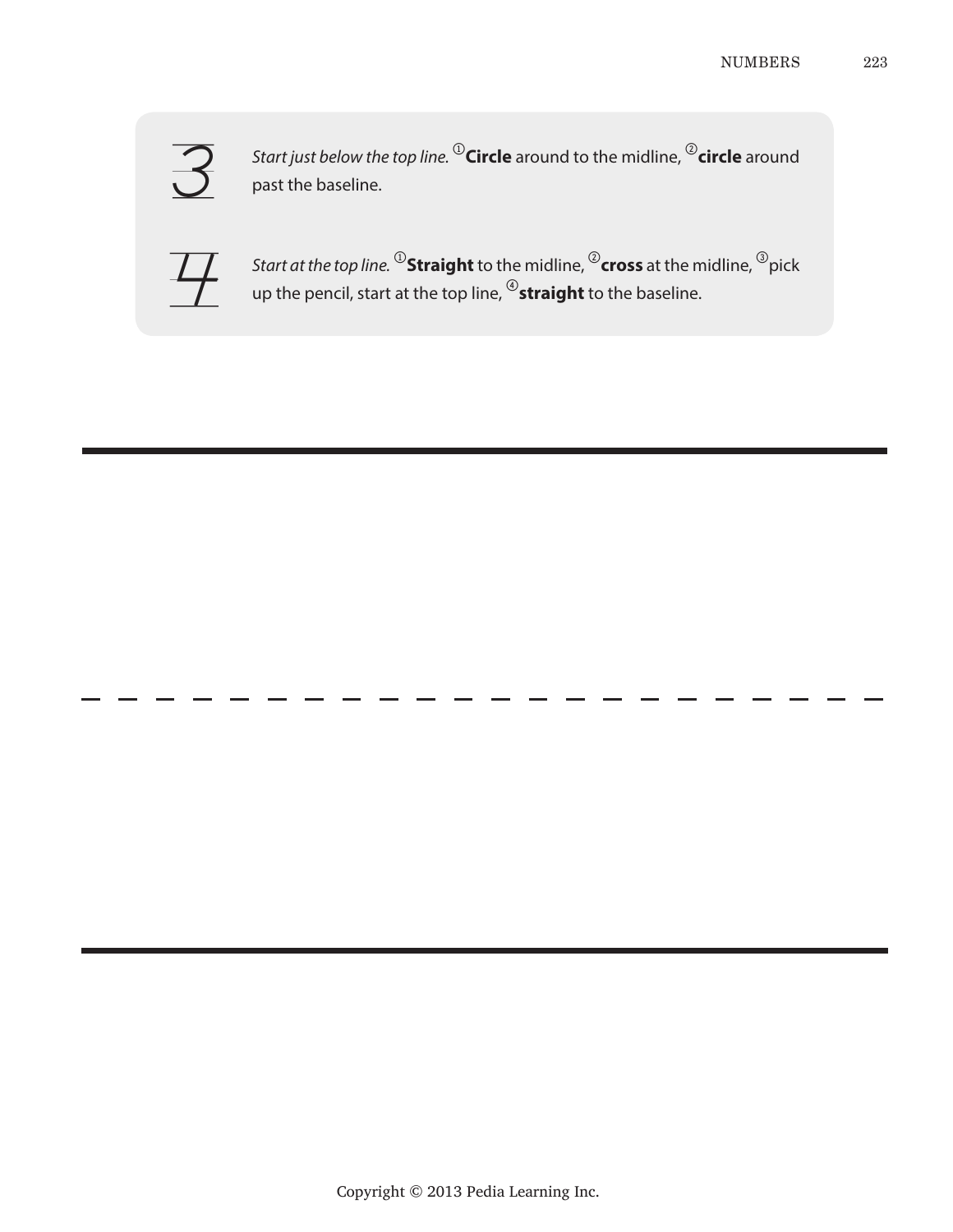